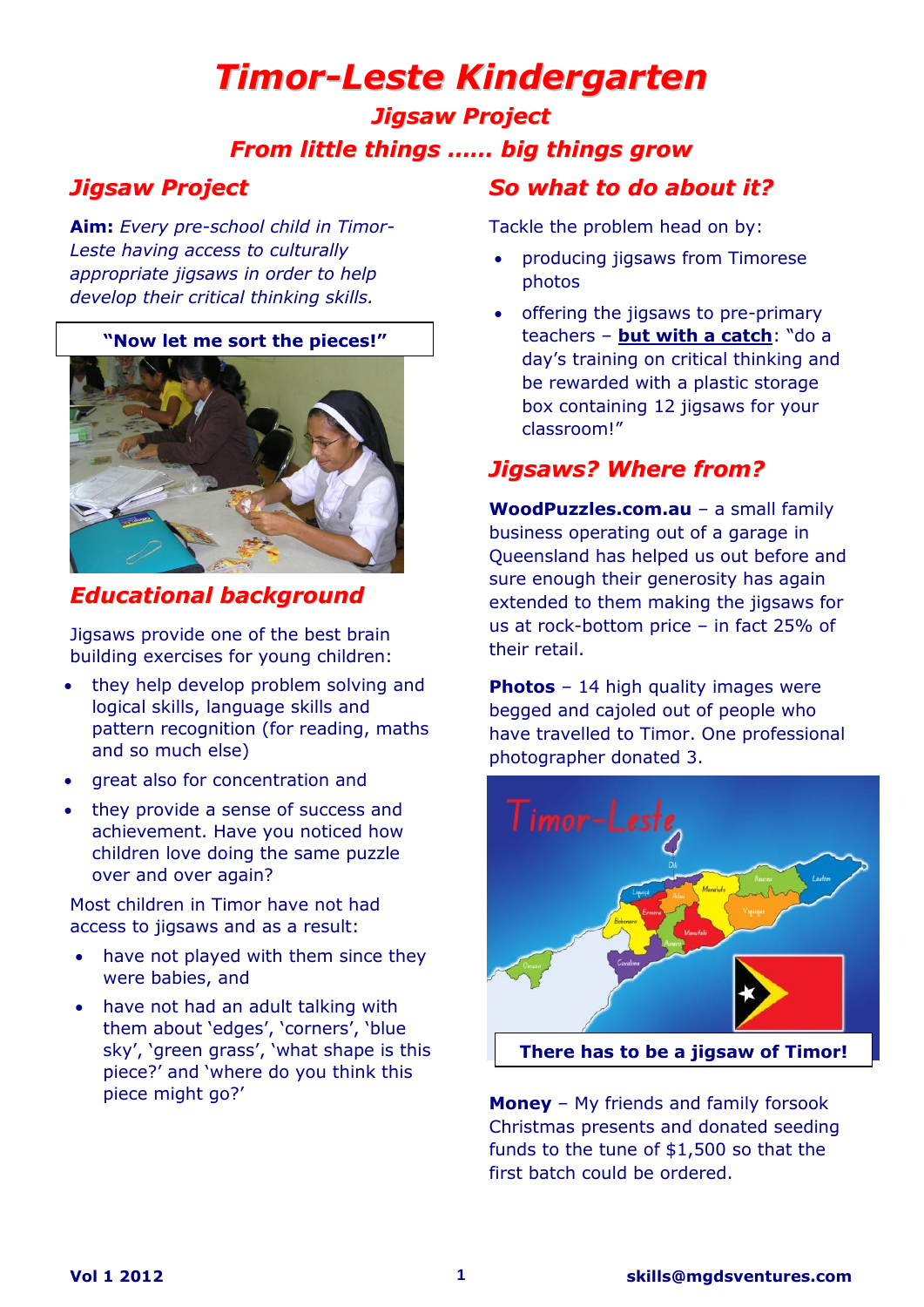# *Timor-Leste Kindergarten*

### *Jigsaw Project From little things …… big things grow*

### *What next?*

On our recent July trip to Timor we worked with a number of adults to test our theories.

Yes, they all randomly picked a piece, tried it and then rejected it. Repeated the process … and minutes later they were VERY frustrated.

No wonder teachers resort to disciplinarian methods and rote learning styles in their teaching. **If you are on shaky ground and don't really know what you are doing you need to hide behind 'your power'.**



**Traditional ceremony – good photo for a jigsaw**

The teachers we are training are learning that the real power of a teacher comes when they are comfortable within themselves – they know they have the necessary skills and can pass them on to the children in a friendly, activity based classroom. You have to be 'at least 2 chapters ahead of the students' as we used to say when we were new teachers … in the old days!

**"Impossible!" they said, when we produced a 1000-piece jigsaw. We assured them it was achievable, but the challenge for now was to reach 100-pieces ... with the aim that their children could reach 24-pieces.**

### *Structured training*

I had taken over 8x24-piece jigsaws, 8x48-piece and 8x100-piece, as well as a number of simpler ones.

After we worked with the simpler ones. where we introduced them to some logical thinking, we moved to the first set of eight which were all dinosaurs. Their first attempts at 24-pieces took 10 minutes, but by the time they got to the last one in the set they knocked it off in a minute or two – they had built their confidence.

Then the same process with the 48 pieces, uncertainty at the beginning, but then they got the hang of it and by the last one they viewed that level as simple also.

Finally the 100-piece jigsaws and that was where we had to leave it – we ran out of training time – but they continued on in their breaks and even stayed on at the end of the day – forgetting the children waiting at home to be fed! One pair even got to a 500-piece jigsaw.



**They were very proud of their achievements**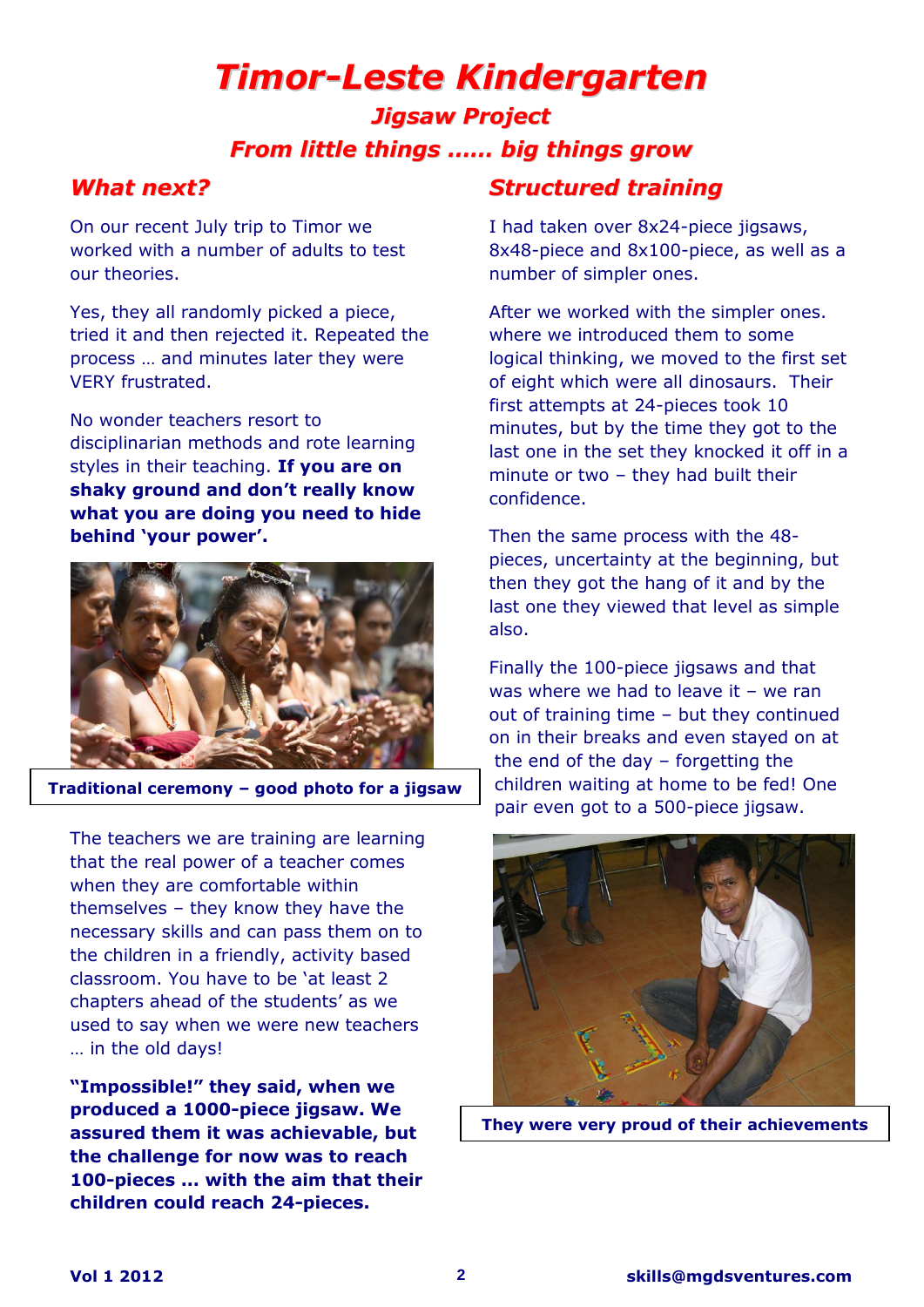## *Timor-Leste Kindergarten Jigsaw Project*

## *From little things …… big things grow*

And all of this was achieved because we worked in a structured manner. We drilled them:

- in the vocabulary of the jigsaw
- then in the techniques:
	- Look at the pieces
	- Select the edge ones and then the corners, finish the frame and then to the middle.
	- $*$  Be alert to colour blue for the sky, green for the grass
	- … and don't forget to 'talk to myself' - such an important part of critical thinking.

We started with them working in pairs - a 'teacher' and a 'student'. The teacher modeled the thinking and asked the questions. They quickly caught on at which point nothing could hold them back.

No-one had ever shown them this way of 'weighing up the options'. How exhilarating it was.

You might be incredulous at this – but stop and think - so much of what we take for granted has not been available to them because they have been in a country occupied and neglected for over 500 years.



**And the baby has to wait till I finish!**

本人

We are lucky as most of our children have easy access to developmental tools as well as an adult who talks to them from an early age, constantly 'modeling thought processes'.

#### *So what did we learn?*

This half day of training was amongst the most successful we had ever done – in such a short time we had raised the teachers' confidence levels through the roof …. and with the added value that they were beginning to think critically.

#### **This project has real potential.**



### *Rotary Club of Richmond*

On my return to Melbourne I was delighted to learn that Trevor (as International Chair), had gained the Board's approval to continue to support the project with a 'Resource Room' under which this venture sits. So we can start moving on the jigsaw project by ….

- Producing the jigsaws
- Designing the training
- Training Timorese to be the **Trainers**
- Identifying participants
- DOING IT!

The intention is to train and distribute jigsaws to 50 teachers.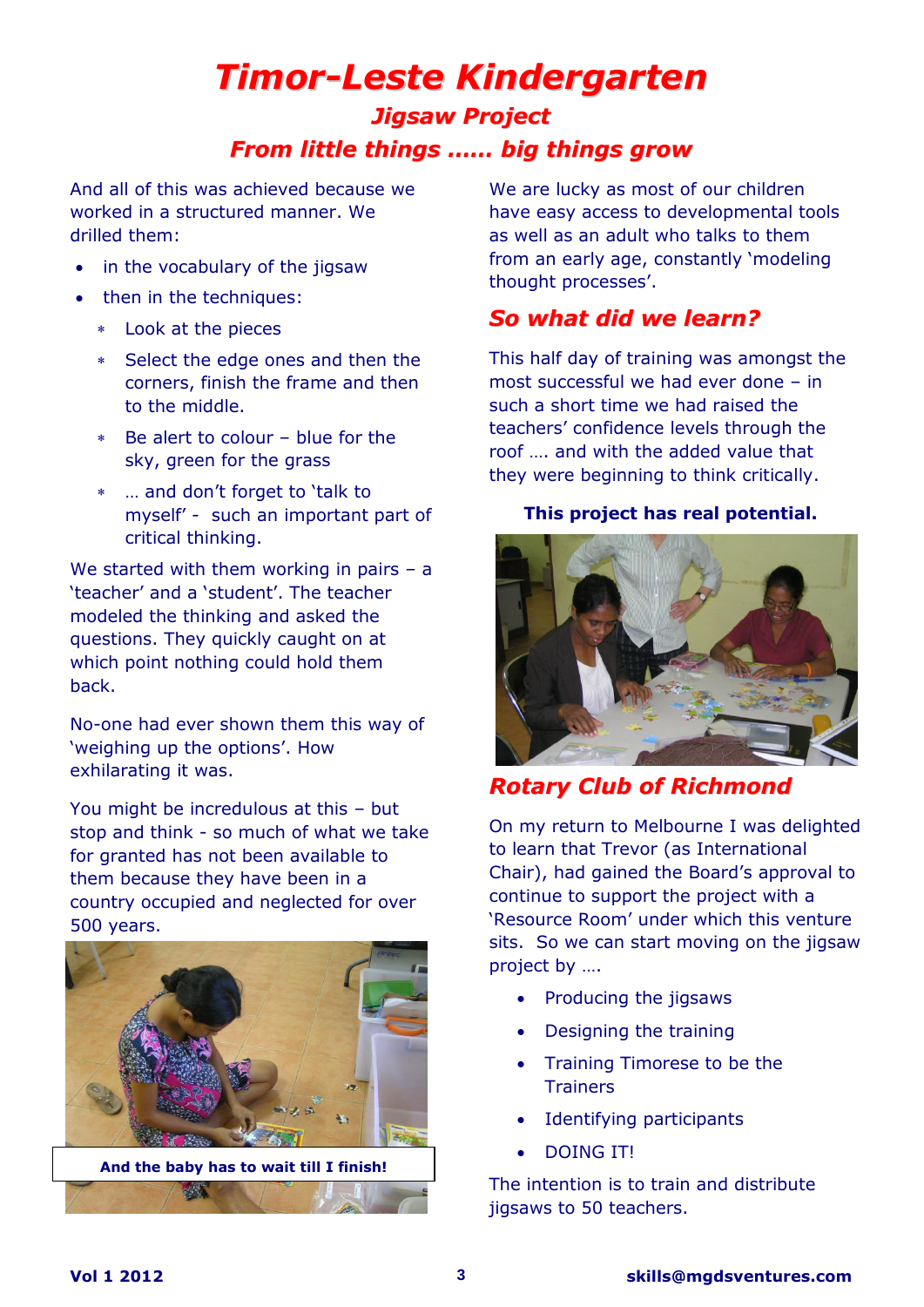## *Timor-Leste Kindergarten Jigsaw Project From little things …… big things grow*

So shortly there will be 24 photos being made into 4x2, 3x3, 3x4, 5x3, 5x4 and 6x4 jigsaws.

An order has been placed to make the next batch and by next year we should have them over there ready to try it out.

### *And after that?*

Remember: *from little things … big things grow*

Hopefully the next stage will see someone with significant funding adopt the project and take it to the next level.

We were very surprised when the Minister of Finance dropped by our training one morning to see what we were doing. Of course we used the occasion to showcase the jigsaws and they received a very positive response – "what a great idea!"

**The Minister of Finance looks at our work**

A couple of samples are now on their way to China for costing. You never know!!!!!!! By the time we have completed our *Richmond Rotary demonstration project* – maybe someone will be interested in taking this further!

And if they don't, at least 50 classrooms will have jigsaws with teachers who are confident about using them! And that, in itself, will be a great outcome.

#### **1500 children will have access to jigsaws**.

#### *Happy conclusion*

*A group of friends are very content in the knowledge that their sacrifices have sown the 'little seed' that, because of Richmond Rotary funding, will now grow and has the potential to grow even bigger.*

### *From little things …… big things grow*



**Doing the goat jigsaw – "Now I have just one piece of the frame to go!"**